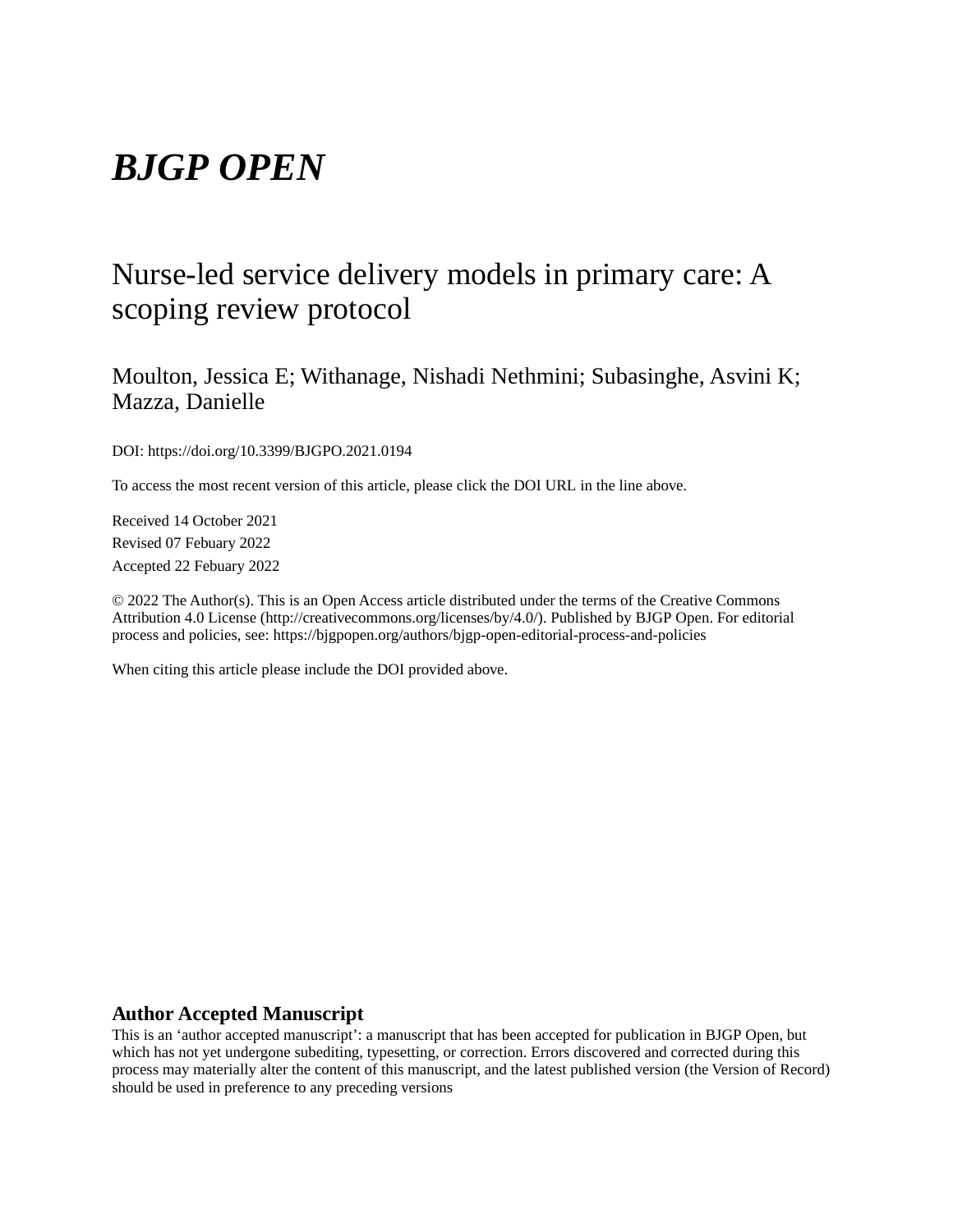**Nurse-led service delivery models in primary care: A Scoping Review protocol**

# **Authors**

Jessica E. MOULTON, MPH<sup>1,2</sup>

Asvini K. SUBASINGHE, BA/Sc Hons, PhD<sup>1,2</sup>

Nishadi WITHANAGE, BSc (Honours)1,2

Danielle MAZZA, MD, MBBS, DRANZCOG<sup>1,2</sup>

<sup>1</sup>Department of General Practice, Monash University

<sup>2</sup>National Health and Medical Research Council SPHERE Centre of Research Excellence in Sexual and Reproductive Health for Women in Primary Care

# **\*Corresponding Author**

- Jessica E Moulton

Accepted Manuscrip

- Email: jessica.moulton@monash.edu
- Post: Building 1, 270 Ferntree Gully Road, Notting Hill, Victoria 3168, Australia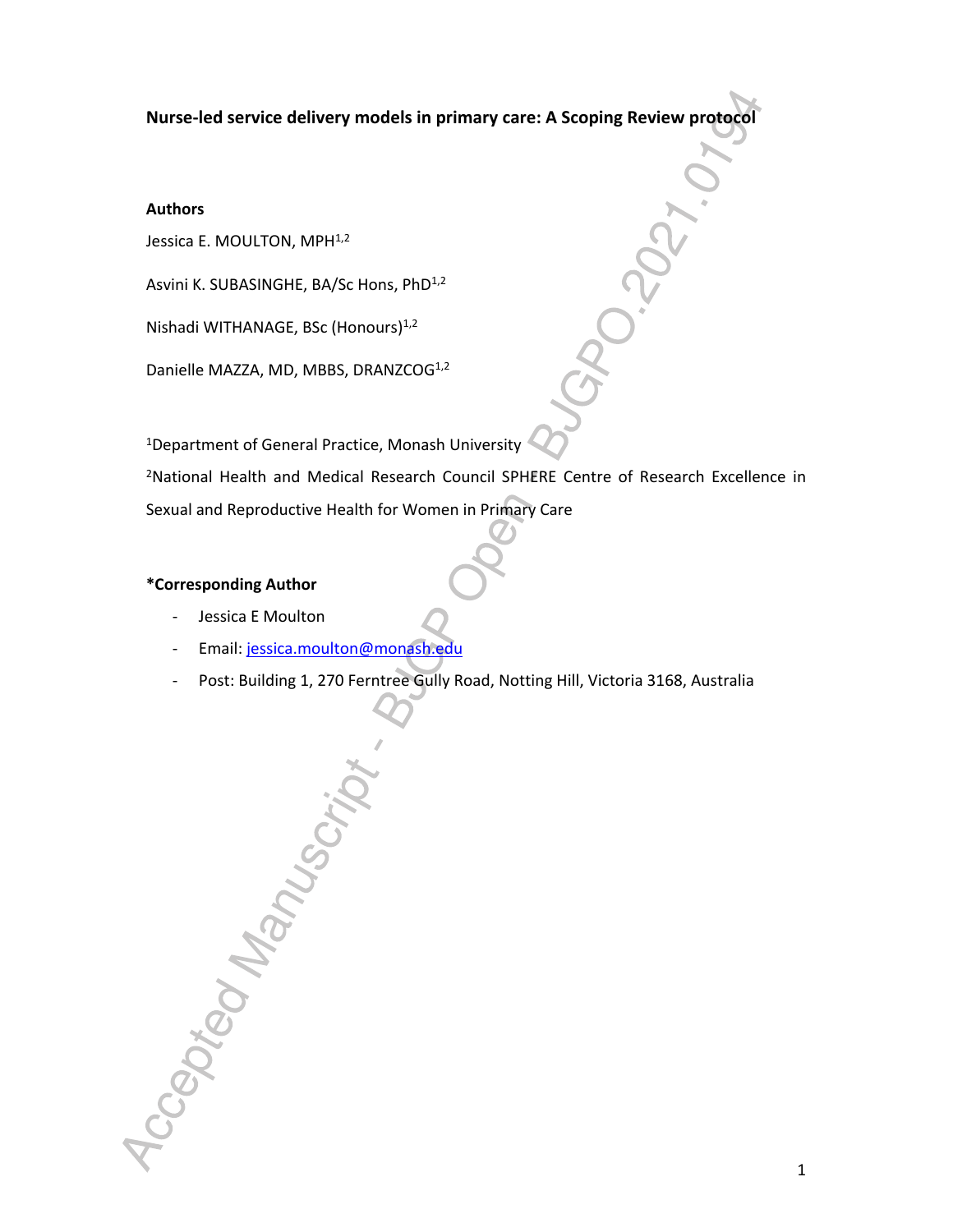#### **Abstract**

#### *Background*

Ensuring equitable access to health care is reliant on the strengthening of primary care services. Increasing the utilisation of task-sharing and telehealth models is one strategy to improve patient access and outcomes in primary care. This protocol details the methodology of a proposed scoping review of nurse and midwife involvement in task-sharing and telehealth models in primary care.

#### *Aim*

Undertaking this review will identify what models have been utilised in the primary care setting globally, the characteristics and health and economic outcomes of the models and whether these models are acceptable and feasible.

# *Design and setting*

This protocol was developed in line with Joanna Briggs Institute Methodology for Scoping Reviews and reported according to the Preferred Reporting Items for Systematic Reviews and Meta-analysis protocols (PRISMA-P).

#### *Methods and analysis*

Five databases (Ovid MEDLINE, Embase, PubMed, Cumulative Index to Nursing and Allied Health Literature (CINAHL) and Cochrane Library) will be searched for relevant studies published in English. Articles will be screened for inclusion in Covidence by three authors, with data extracted and synthesised using a chart designed for this review. Evidence will be mapped in both tabular and narrative forms to show characteristics, outcomes and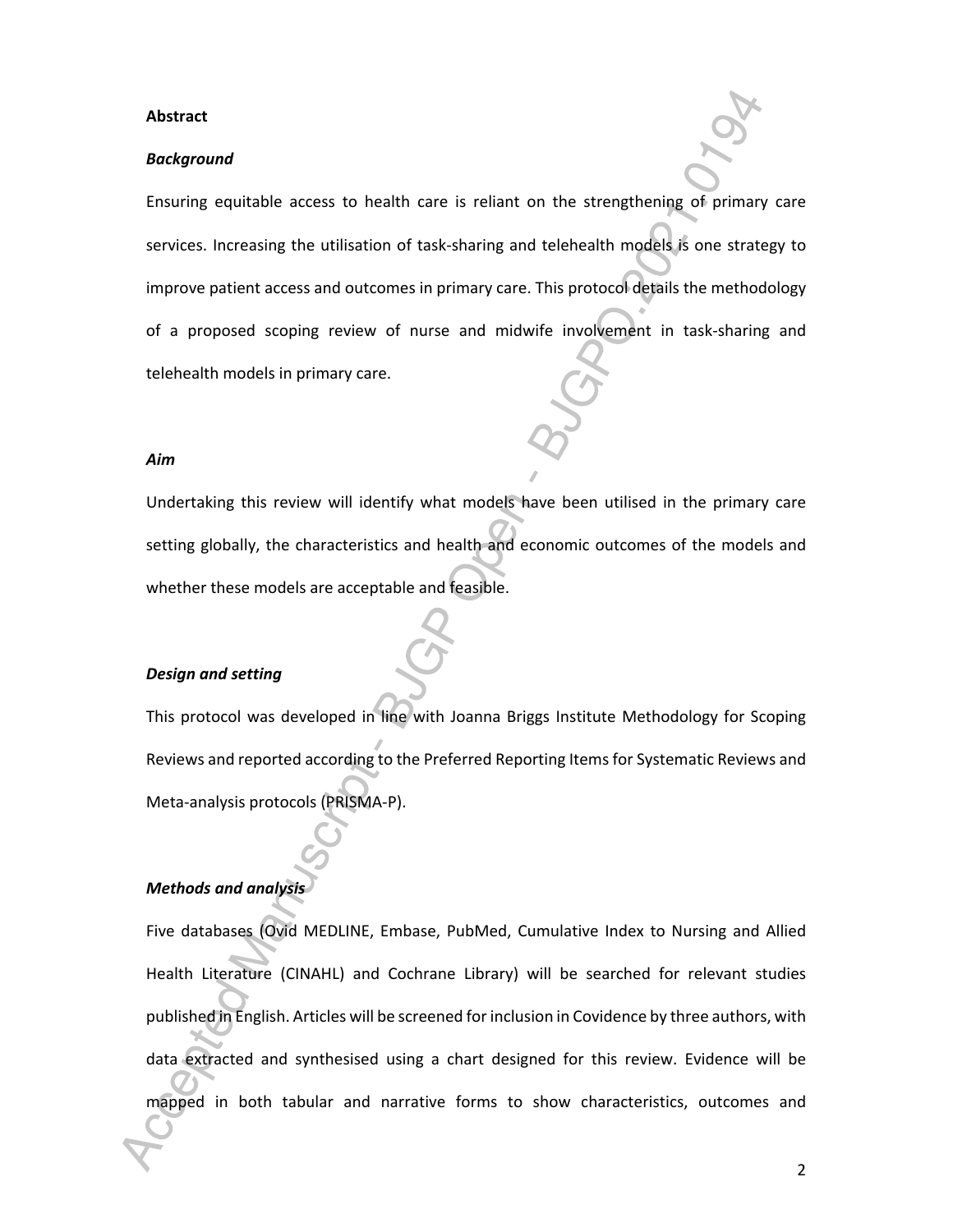acceptability of the models of care. Ethical approval is not required as data utilised is publicly available.

#### *Conclusions*

Understanding how nurse and midwife-led models of care may operate is crucial to strengthening service provision in primary care. Evidence on nurse and midwife led primary care models will be collated and synthesised to inform future models

#### **Key words**

Nursing, midwifery, delivery of health care, telemedicine, task-sharing, primary health care, scoping review, general practice

#### **How this fits in**

Task-sharing models of care among primary care teams can be utilised as a means of building capacity to enhance the primary care system. While systematic reviews have been conducted exploring specific aspects of nurse-led task-sharing in primary care, a broader and comprehensive synthesis that captures both the characteristics of models of care and outcomes is required to understand the full breadth of the role of nurses and midwives in task-sharing globally and adapt these models to new clinical areas.

#### **Introduction**

Strengthening primary health care services is crucial for ensuring equitable access to essential healthcare. In 2018, the Declaration of Astana called for action to strengthen primary care as a means of achieving universal health coverage through promoting multisectoral action,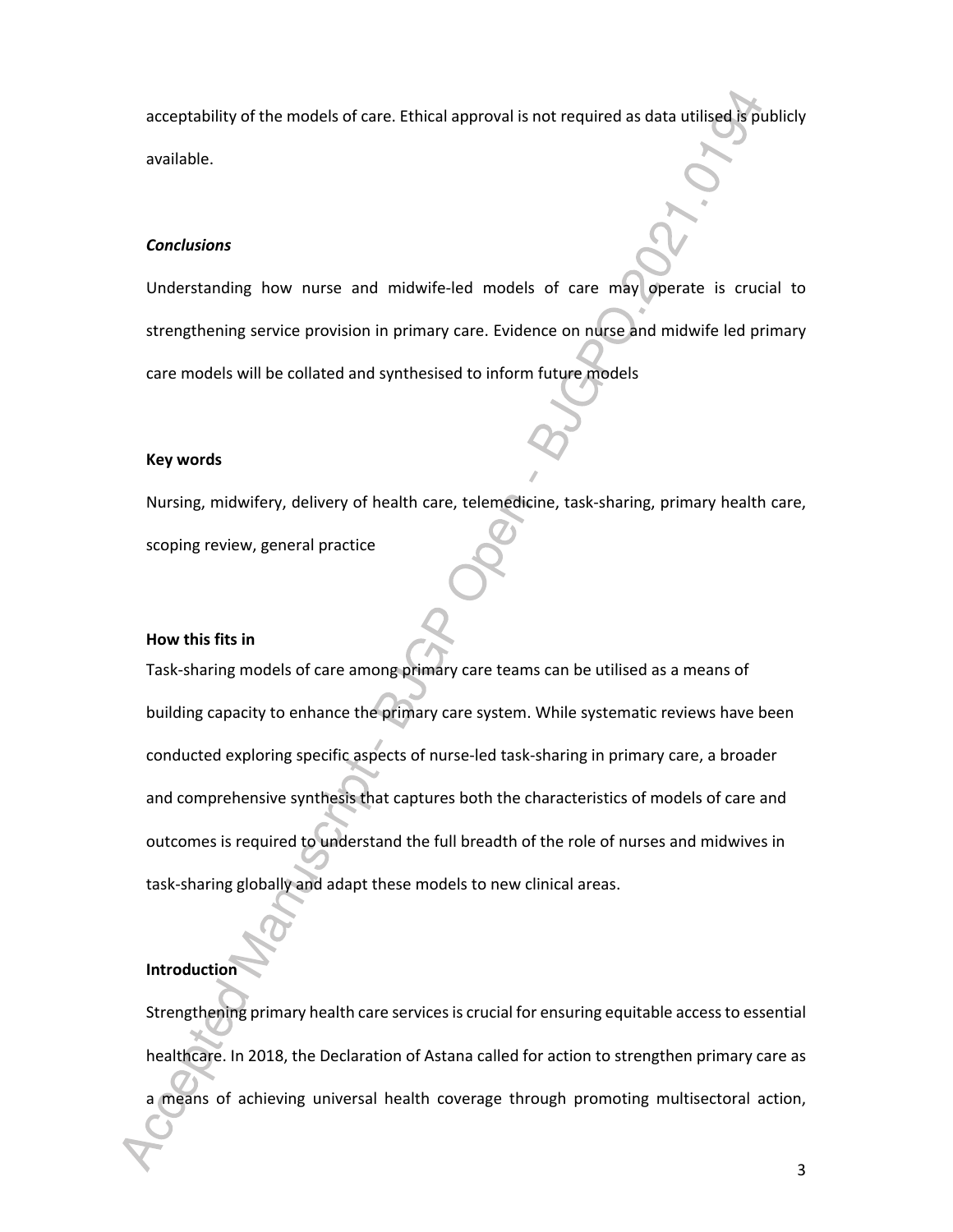empowering local communities and enhancing capacity and infrastructure to build sustainable primary care systems (1). Telehealth and task-sharing among primary care teams, especially pertaining to general practitioners and practice nurses, can be utilised as a means of building capacity to enhance the primary care system.

Improving strategies to deliver care in primary care settings is critical due to an ageing population, workforce shortages, increasing burden of complex chronic diseases, and inequitable health outcomes and access (2). Using task-sharing models, in which nurses take on greater responsibility and complete physician tasks and adopting nurse-led telehealth models of care in general practice are opportunities to improve service provision and health outcomes. Data from a literature review on human resources optimisation in health care suggests that 25-70% of physician tasks could be completed by non-physician health workers in advanced roles, particularly in primary care (3).

Primary health care nurses are suitably placed to collaborate in task-sharing and telehealth models of care and support patients, while reducing the workload for physicians (4). The expansion of the role of nurses has arisen from a number of factors including shortage of family doctors, health system changes and development of new models of care (5), with Netherlands, Spain, United Kingdom, United States and Switzerland all expanding nurse practice. Australia, Belgium, Hong Kong, Canada, Finland, France, Ireland, Poland, Japan, the Czech Republic and New Zealand have also employed nurses in advanced roles (5, 6).

The benefits of task-sharing to both patients and staff are numerous, with efficient tasksharing shown to improve patient care (7) and satisfaction (8), while increasing provider job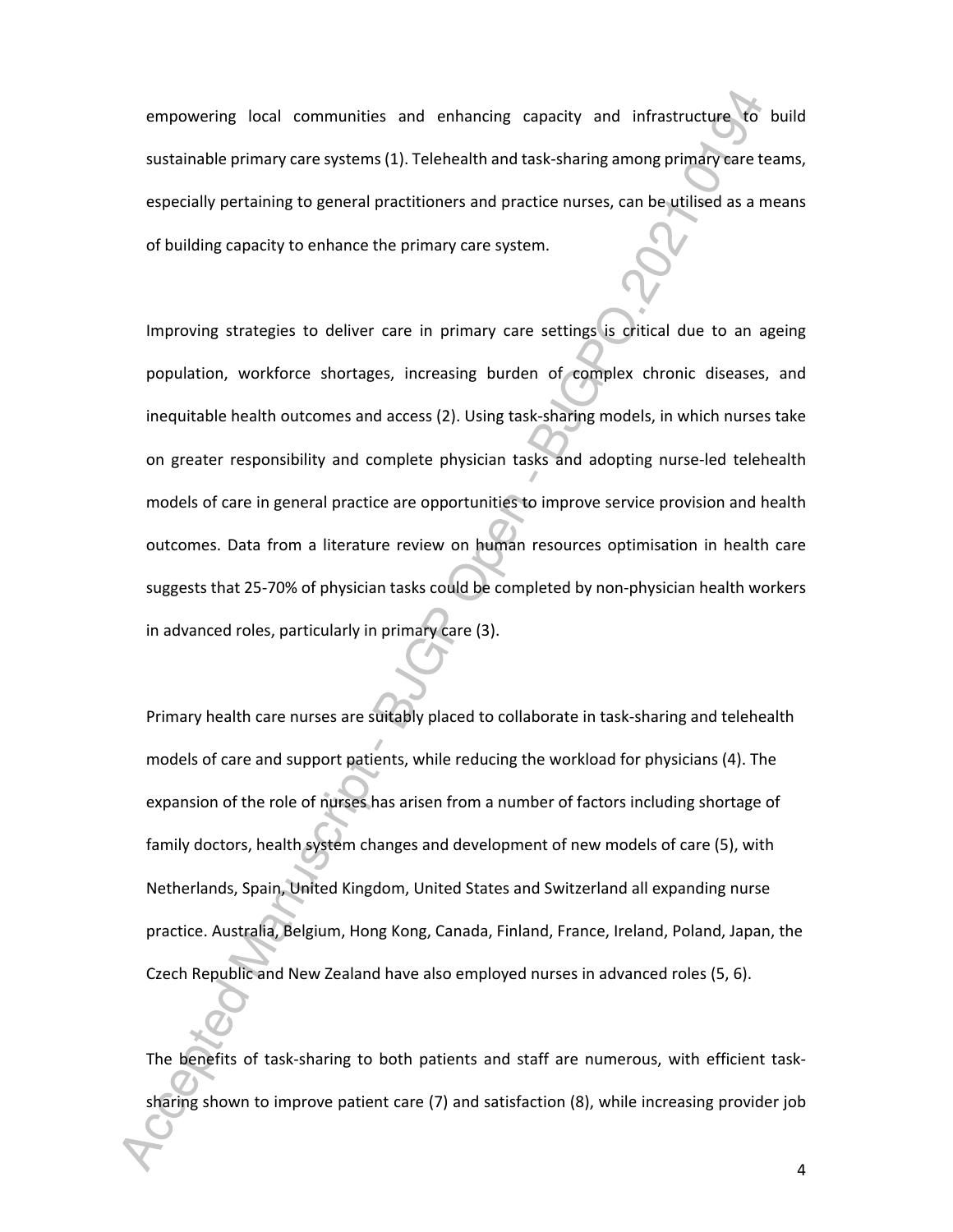satisfaction (9). One qualitative study demonstrated that teamwork and high rapport among primary care staff were important contributing factors for patient-centred care (10). Tasksharing not only directly addresses strategic outcomes in the Declaration of Astana, but also directly benefits staff and patient wellbeing in the primary care setting.

Telehealth in primary care, in which appointments are conducted via videoconference or telephone, provides the opportunity to increase accessibility, decrease transportation barriers and empower patients, especially in rural and regional areas (11). A number of studies on telehealth services in primary care have found that telehealth is acceptable to patients, and in some cases preferred due to convenience, efficiency, privacy and comfort (12, 13). There has been recent increasing evidence that telehealth may exclude certain population demographics (14, 15), and that patient preference for mode of appointment is important. However, there is still an opportunity to increase access and as evidenced during the SARS COVID-19 pandemic an increasing necessity (16), especially in cases where it is the only option for a patient. As evidenced in a systematic review of reviews on the impacts and costs of telehealth services, nurse involvement is common, especially in delivering follow-up appointments (17) and nurse involvement has shown benefits to improving clinical indicators and reducing need for in clinic services (17).

Nurses and midwives are known to empower patients and target interventions that meet the wider social determinants of health through understanding the needs of local populations (18). Due to training and the large socio-cultural diversity of the nurse and midwifery workforce, nurse and midwife involvement in task-sharing models may aid in delivering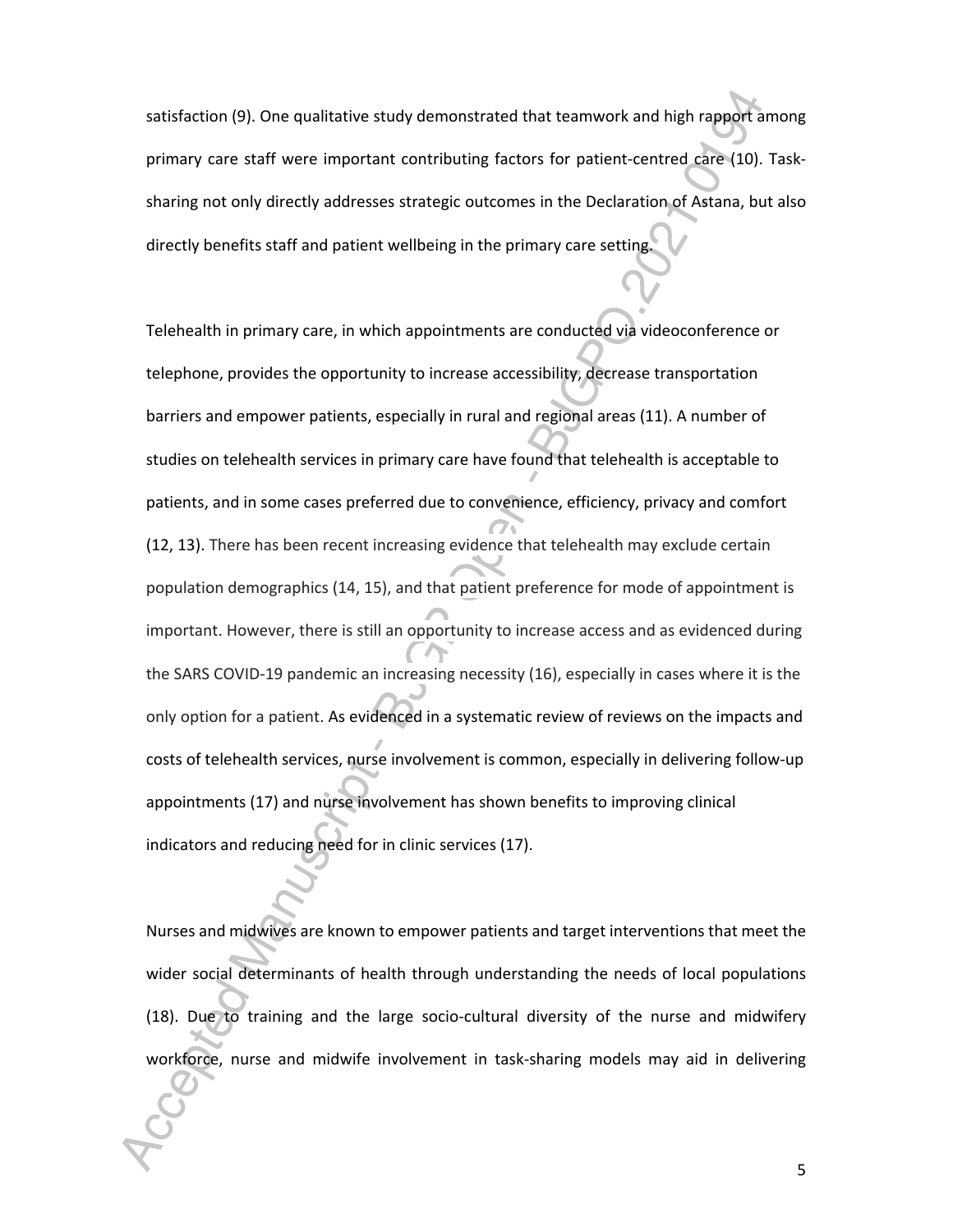culturally appropriate and relevant healthcare as well as reducing health inequities in primary care (19, 20).

A cross-country comparative study on task-shifting in primary care was undertaken in 2016 (21). However, the research mostly focused on policy, finance and educational reforms, and the extent to which task-sharing occurs (21). There was a lack in focus on the characteristics of models of care, and the role of nurse-midwives within these models, critical to informing their adaptation to other settings. One Cochrane systematic review explores the impact of nurses working as substitutes for primary care doctors on patient outcomes, processes of care and utilisation (22). Despite looking at nurse substitution, a scoping review with broader inclusion criteria would allow for a wider scope of evidence. A further systematic review has been undertaken on the impact of task-sharing on the course of disease (23). However, though the role of nurses are discussed regarding disease outcomes (23), there is no discussion on specific models of care. Therefore, a scoping review is required to identify and explain different task-sharing models of care.

The aim of this scoping review is to synthesise and map current evidence on nurse and midwife involvement in task-sharing and telehealth service delivery models in primary care. This evidence will inform the feasibility and design of nurse-led models of care for provision of early medical abortion and long-acting reversible contraception in order to increase access to these services in the primary care setting,

# **Methods and analysis**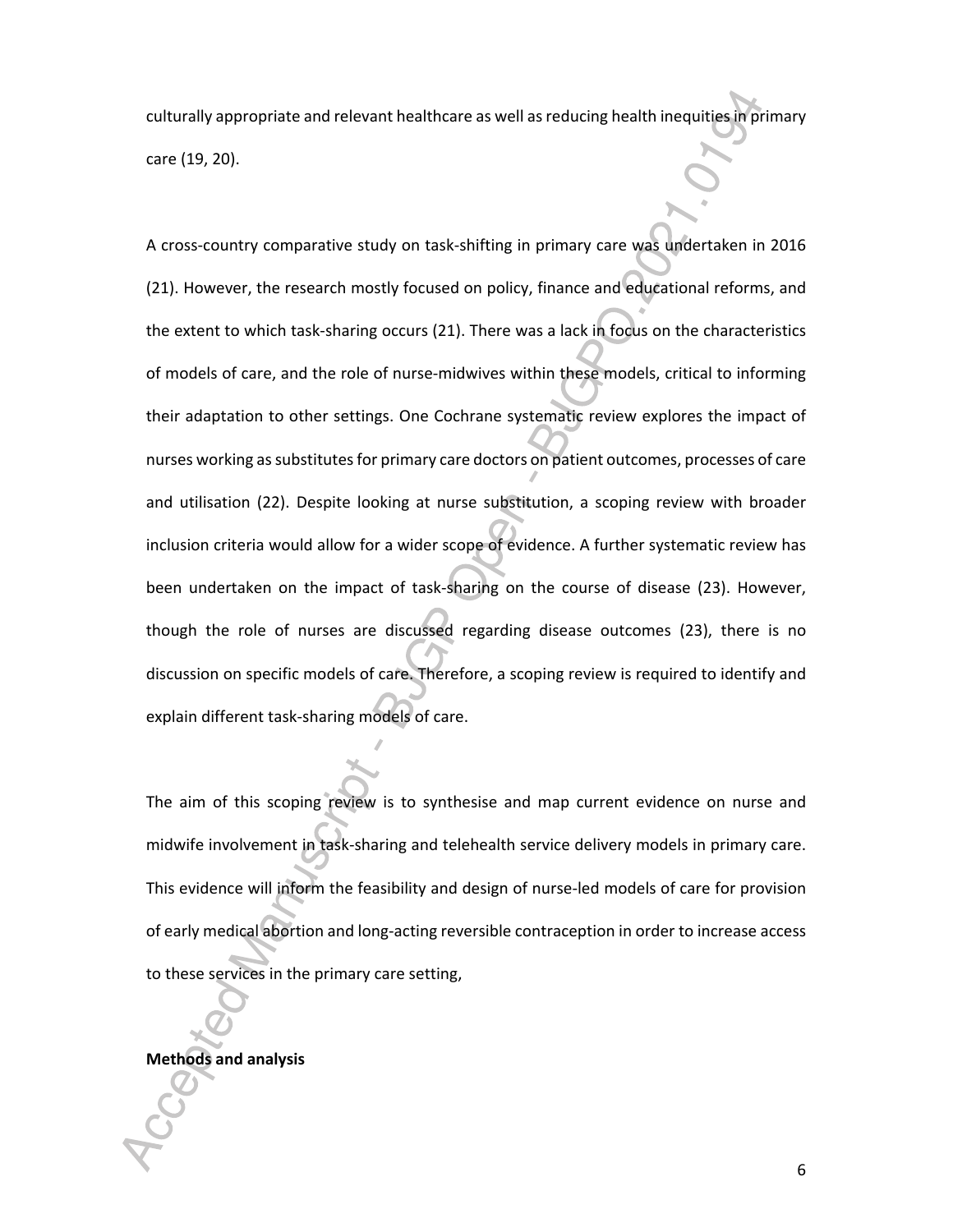The protocol has been reported in line with the Preferred Reporting Items for Systematic Review and Meta-Analysis Protocols (PRISMA-P)(24). The review will be conducted in accordance with Joanna Briggs Institute (JBI) Methodology for Scoping Reviews (25) and reported against the PRISMA Extension for Scoping Reviews (PRISMA-ScR)(26). The JBI promotes and supports the translation of evidence into practice through the identification of feasible appropriate and effective healthcare practices and interventions to improve global health outcomes (25). The JBI Reviewer's Manual guides the planning, undertaking and writing of scoping reviews (25), and was chosen as the methodological framework as the proposed review seeks to inform evidence-based practice and nurse-led models of care in general practice. As per the JBI guidelines, the protocol will outline the research questions, inclusion criteria, search strategy, study selection, data extraction, analysis of the evidence and dissemination of results.

# *Objectives*

The objective of the scoping review is to ascertain what nurse led models of care involving task-sharing and telehealth exist in primary care.

This research is being conducted within the National Health and Medical Research Council (NHMRC) Centre of Research Excellence in SRH for Women in Primary Care (27). The proposal for SPHERE was developed by a multidisciplinary team of key experts and clinicians in SRH and primary care. The proposed scoping review aligns with SPHERE goals of addressing access and inequity issues in the provision of early medical abortion (EMA) services in Australia through primary care.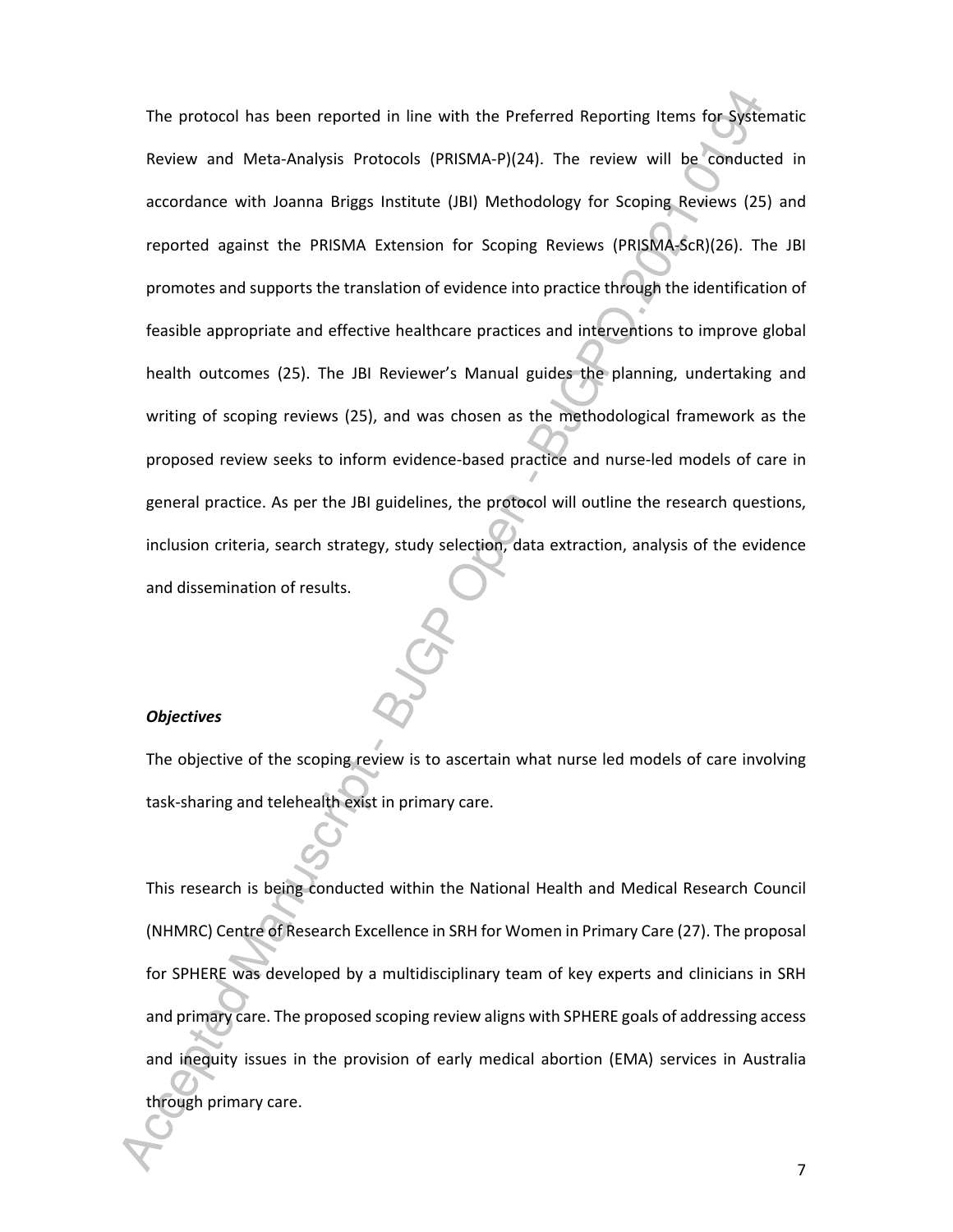The Population, Concept, Context (PCC) strategy has been utilised to develop research questions (25). The models of care we seek to assess include the involvement of nurses and/or midwives (population), in task-sharing and telehealth models of care (concept) in the primary care setting globally (context).

The review will map evidence according to the following research questions:

- 1. What nurse-led task-sharing and telehealth models have been utilised in the primary care setting?
- 2. What are the characteristics and the health and economic outcomes of the nurse led task-sharing and telehealth models of primary care identified?

#### *Inclusion criteria*

Articles eligible for inclusion are those published in English, as we do not have translation resources available. Articles that detail nurse-led models of care are eligible for the review. Articles comprising nurse-led care in which services are run by nurses, midwife or nurse practitioners will be included. This may include working autonomously, managing their own caseloads, physiological assessments and care planning, initiation and delivery of treatment, monitoring of conditions and medications and referring to specialists where appropriate.

Models of care are defined as the way health services are organised and delivered and may also be described as a "program" or "intervention". Models of care for any health condition will be eligible for inclusion, as we wish to seek an understanding of different models in primary care more broadly. Any nurse led model of care delivered in the primary care setting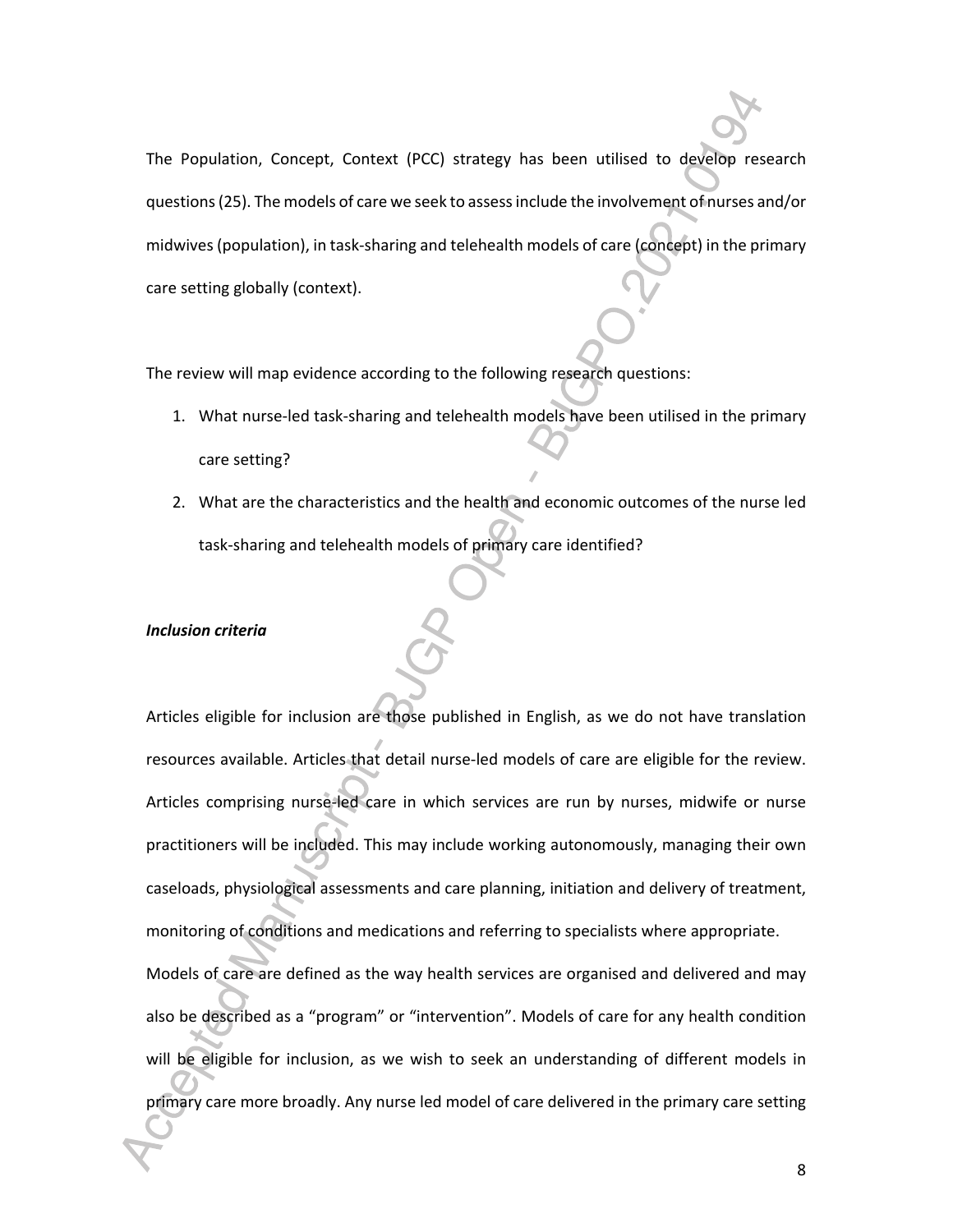will be eligible if it comprises a task-sharing or telehealth component. Task-sharing involves the safe distribution of clinical activities, tasks and responsibilities, that would otherwise be the domain of a medical physician, to a nurse or midwife. Telehealth is defined as a clinical consultation conducted by telephone or video conference. Task-sharing and telehealth models of care performed by a nurse practitioner, practice nurse, midwife or equivalent will be included. For this review, primary care is defined as community health care in which the provider is the first point of contact within the healthcare system, and principle for continued care, such as general practice. Only studies from primary care settings are eligible for inclusion. Studies will be excluded if conducted in settings outside primary care or do not include a nurse-led component in the delivery of models of care.

Outcomes of interest include reported characteristics, health and economic outcomes and any evidence for feasibility or acceptability of models. Outcomes of the review will be developed iteratively during the review process.

Literature from the following sources are eligible for inclusion:

- 1. Intervention studies including randomised controlled trials, cluster randomised trials and quasi-randomised trials and pragmatic trials
- 2. Observational studies
- 3. Qualitative, quantitative and mixed-methods studies that evaluate or describe different aspects of task-sharing or telehealth models of care.
- 4. Grey literature including government and non-government organisation reports or guidelines that detail task-sharing or telehealth models of care with nurse or midwife involvement.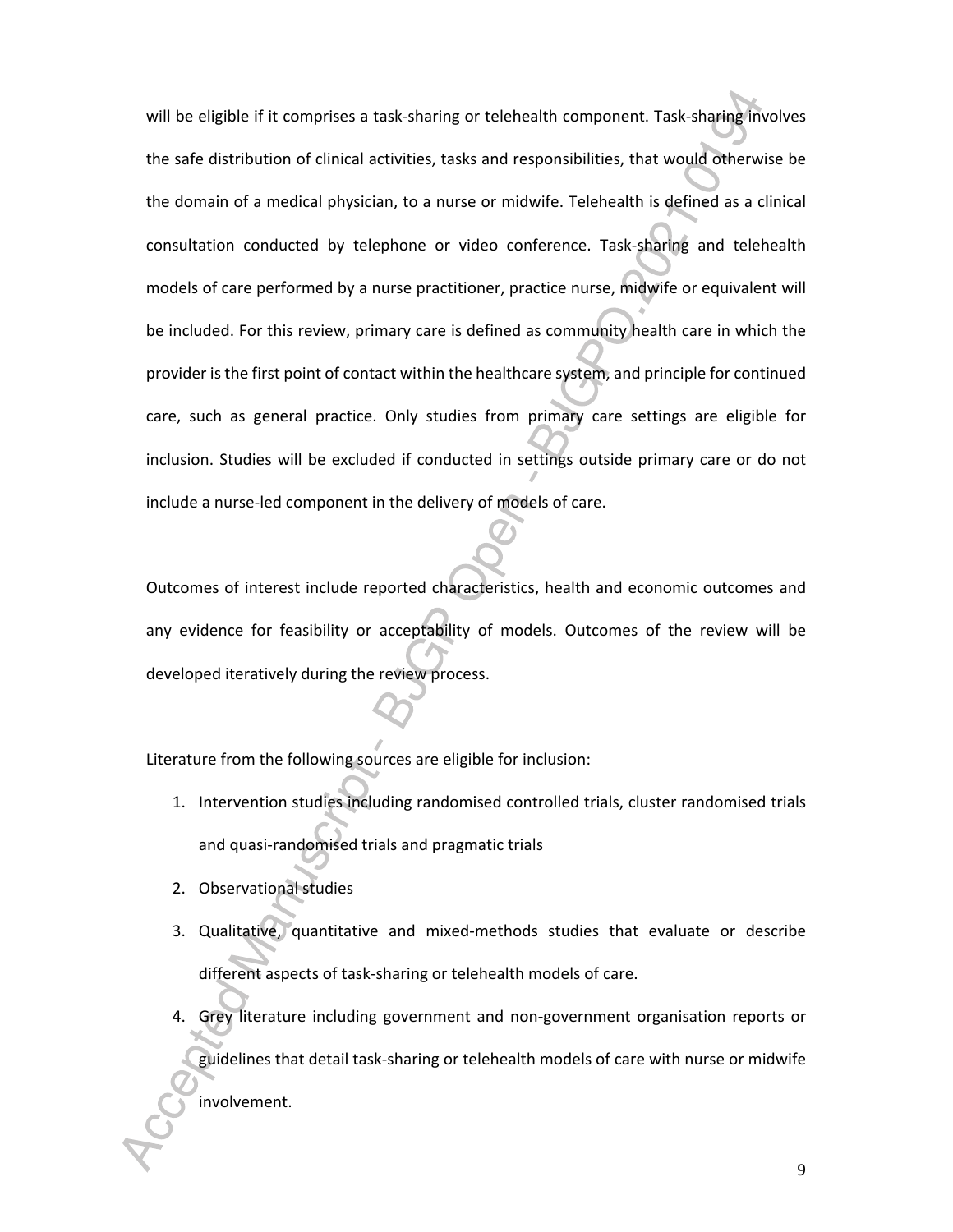#### *Search strategy*

A preliminary search was conducted in August 2020 on Ovid MEDLINE (see Supplementary Table 1). The search strategy was developed in line with the PCC criteria and research questions. Key relevant articles were identified and checked for any synonymous key terms to add to the search strategy. A medical research librarian assisted in refining the strategy. The search includes a combination of Medical Subject Heading (MeSH) terms and key terms for concepts including model, delivery, health service, primary health, general practice, nurse, midwife, mid-level provider, task-shifting, task-sharing, telehealth and telemedicine. The search strategy was further refined iteratively as the authors became more familiar with the literature, and in collaboration with the SPHERE Abortion Working Group. The authors used the JBI three step search strategy to improve search sensitivity (25). The following databases will be searched for eligible studies: Ovid MEDLINE, Embase, Cumulative Index to Nursing and Allied Health Literature (CINAHL) and Cochrane Library

### *Study selection*

Citations identified through the search will be uploaded to Covidence, where duplicates will be removed. Studies will undergo title and abstract screening, and the full text screening for remaining eligible articles. Three authors (JEM, NW , AKS) will independently evaluate articles for inclusion. Any conflicts will be resolved through consensus or discussion with a third reviewer. Reference lists of included articles will be scanned for additional relevant papers. A PRISMA-ScR flow chart figure will be provided to detail the study selection process (26).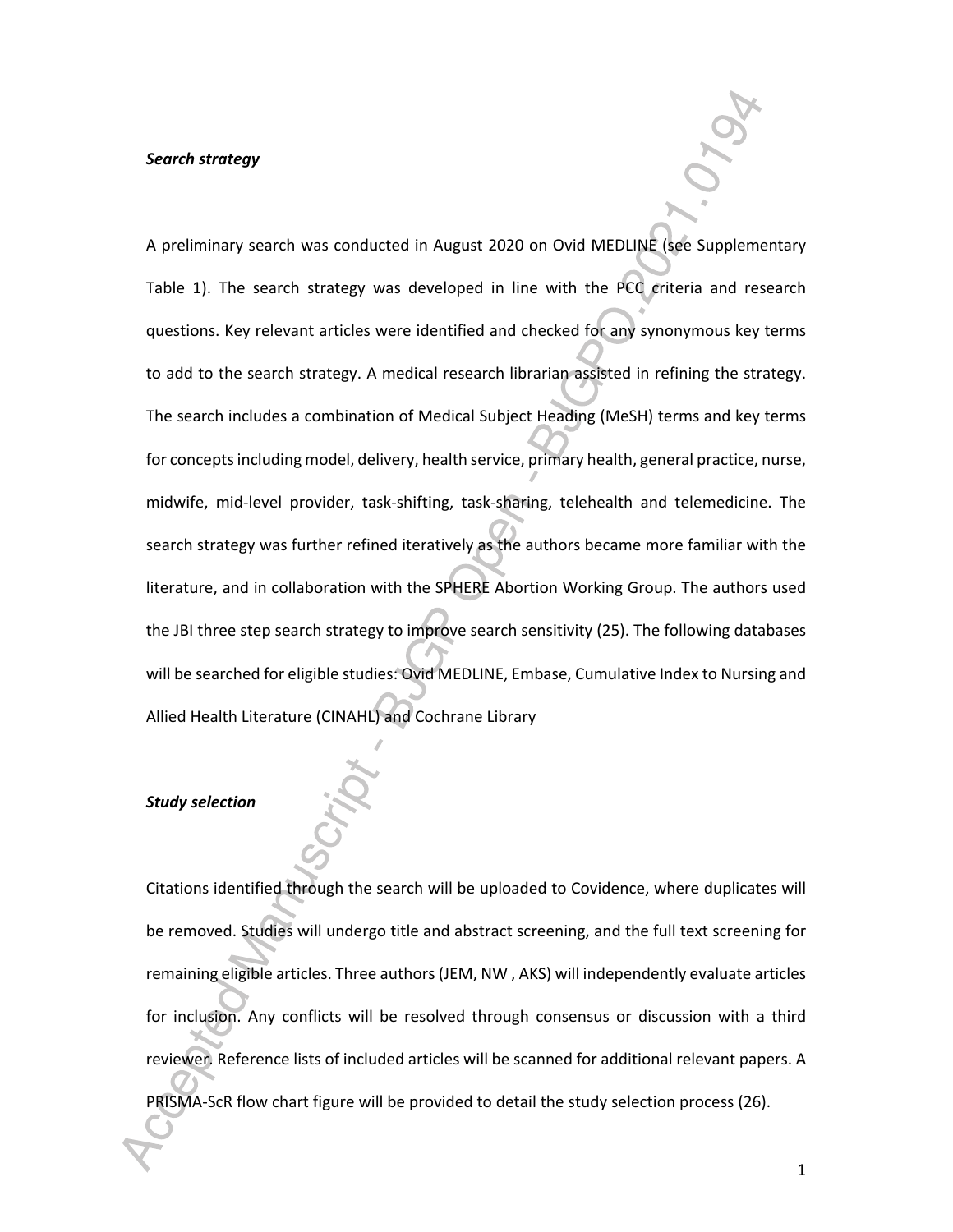#### *Data extraction*

A data charting table will be developed to record key information of the source including (but not limited to): author, aims, country of origin, population, methodology, intervention type (if relevant), outcomes and key findings relevant to the research question. The JBI template data extraction instrument (25) will be adapted specifically for this review. The pilot form will be trialled on two or three sources by two reviewers to ensure all relevant information is extracted, a method favoured by other authors of scoping review conduct (28, 29). If any additional information is required, the charting table will be updated.

#### *Presentation of the results*

The aim of charting scoping review data is to identify, illustrate and summarise evidence, including identifying gaps in research (30). Results will be presented in a number of ways to clearly and logically characterise the findings.

A narrative approach will be taken when summarising and presenting the results. Evidence will be mapped based on the key research questions, including the characteristics of the models of care, reported outcomes and impact and any evidence on acceptability of models. When reporting outcomes of papers, consideration will be given to the nature of primary care in included countries. Evidence mapping will also be utilised to display data. Evidence maps are a visual presentation of available evidence, and aid in identifying evidence gaps (31). Model of care characteristics, reported outcomes, impact and implications will be presented in tabular form.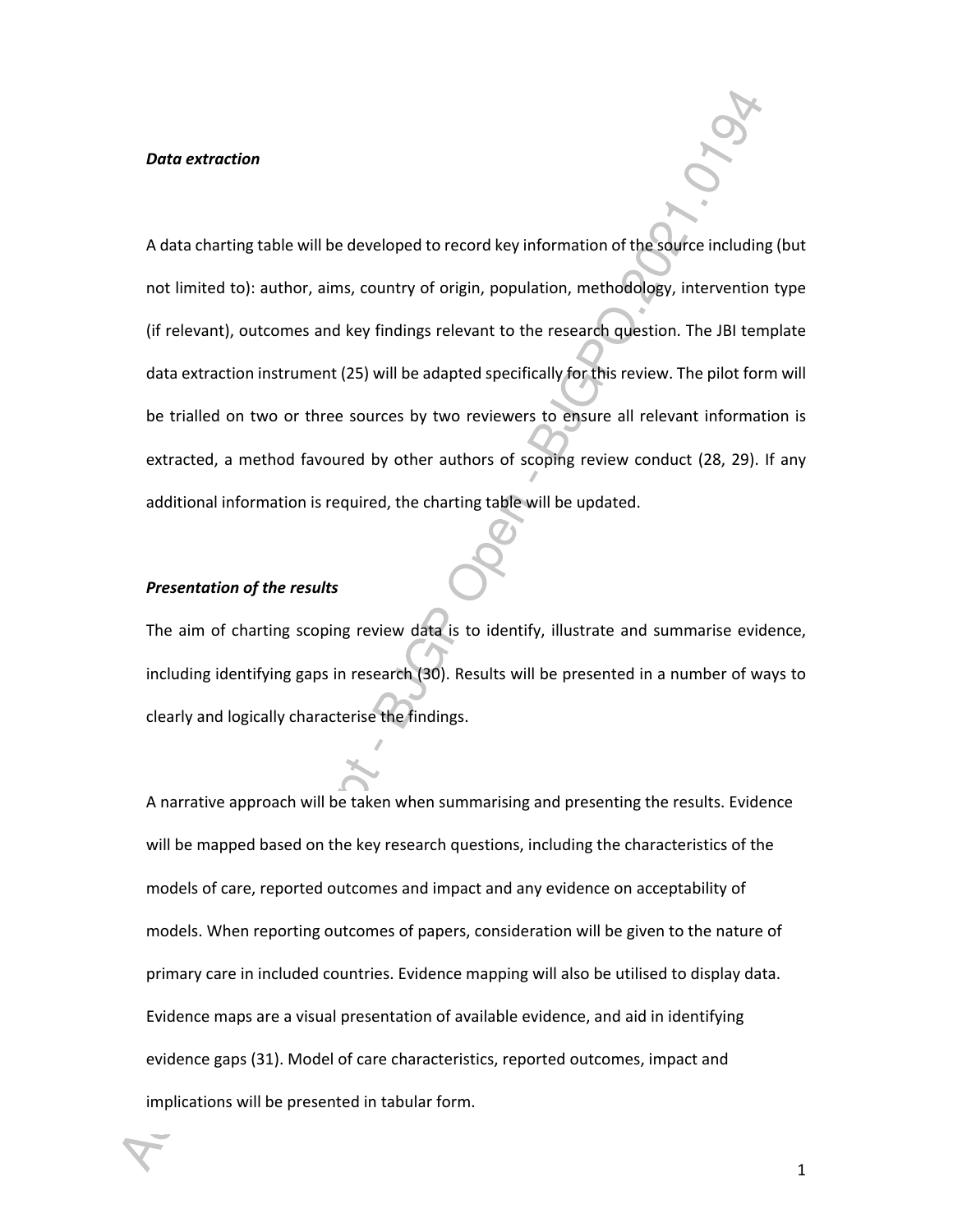A table detailing each phase of the scoping review will also be included, from defining a research question to study selection, data extraction and synthesising and disseminating findings.

#### **Ethics and Dissemination**

As the review involves secondary data analysis of publicly available sources, no ethical approval is required. Findings will be disseminated to relevant key stakeholders including researchers, healthcare providers, sexual and reproductive health organisations and policy makers. The review will also be disseminated in publications, conference presentations and via the SPHERE distribution network.

#### **Discussion**

Increasing access to primary care is a major public health priority, and thus understanding the characteristics of successful nurse and midwife-led models of care is crucial to strengthening service provision in this setting. Strengths of the review include the use of the Joanna Briggs Institute Methodology for Scoping Reviews and the broad search. The search strategy aims to identify articles in all countries to capture the role of nurses across different health systems and innovative care in both high and low to middle income countries. One limitation of taking a scoping review approach is that we will be documenting what has currently been undertaken in telehealth but not necessarily assessing appropriateness of telehealth delivery of these services. Another limitation of the

 $\mathbf{1}$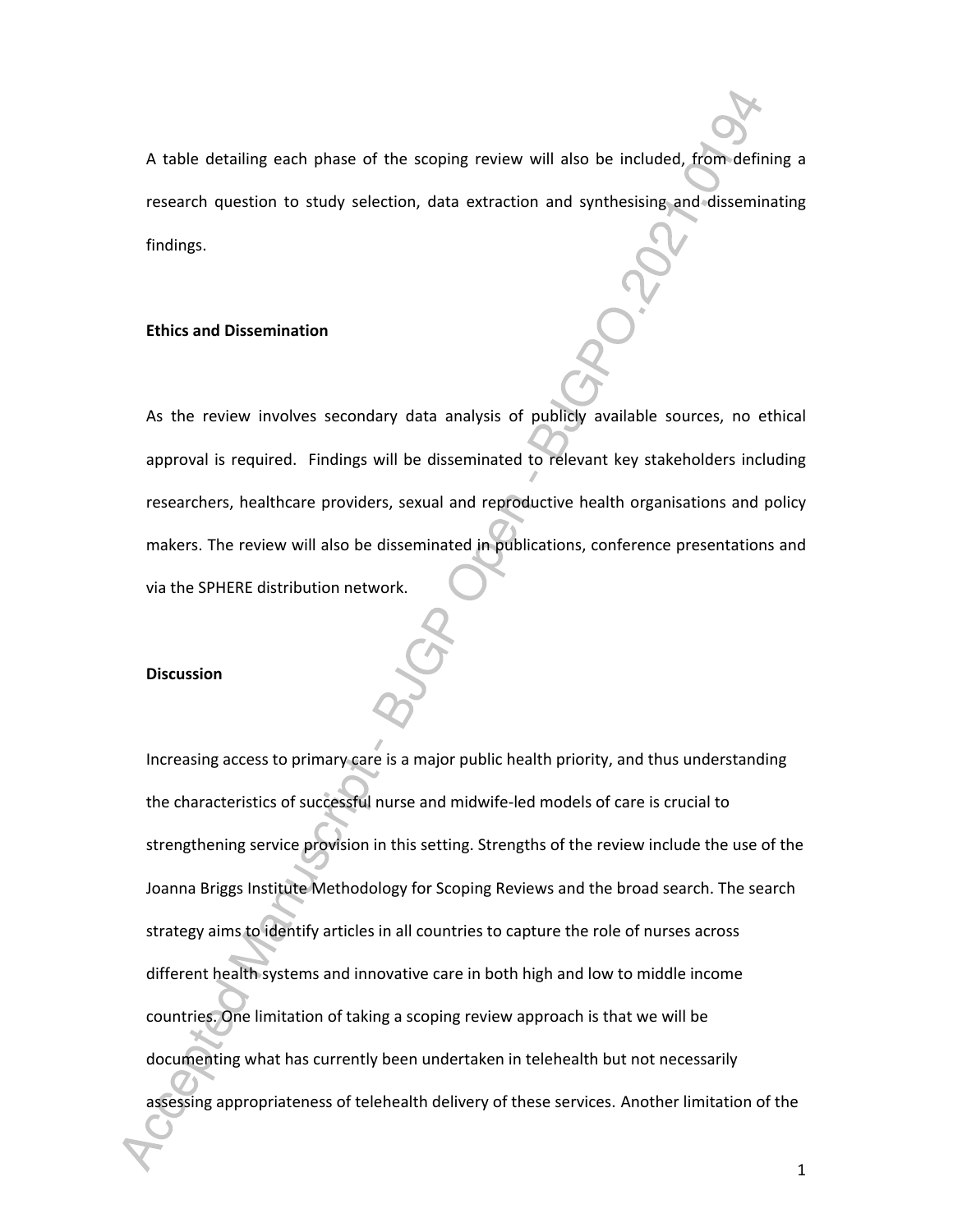study is that the broad search strategy may elicit a high number of eligible articles across multiple settings which may make inferences regarding commonalities more difficult. However, we believe that the broad search strategy will allow for a more thorough exploration of nurse-led care in line with Scoping Review methodology.Evidence on nurse and midwife led primary care models will be collated and synthesised to inform the development of such models in new clinical content areas.

Accepted Manuscript . B. Job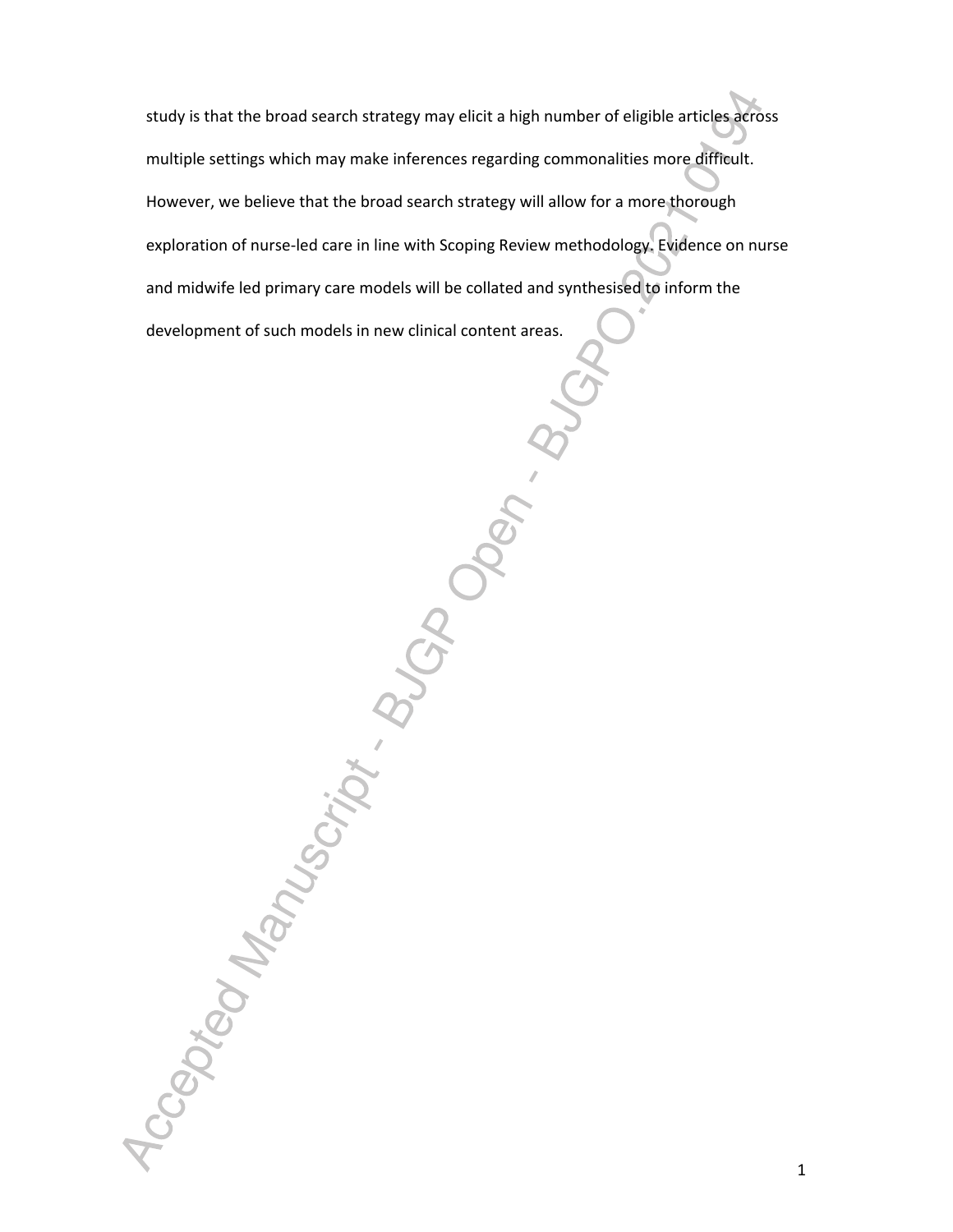# **ADDITIONAL INFORMATION**

# **Author contributions**

JEM, AKS and DM designed this study. JM led the manuscript writing with input from AKS

and DM. JM and NW will conduct screening and data extraction. All authors reviewed and

approved the final manuscript

# **Funding Statement**

This work is supported by the National Health and Medical Research Council Grant ID 1153592

# **Ethical Approval**

Not applicable

# **Conflict of interest statement**

DM has received research funding, travel grants and honorarium from Bayer. The other authors have no conflict of interest to declare.



Acception Manus

Not applicable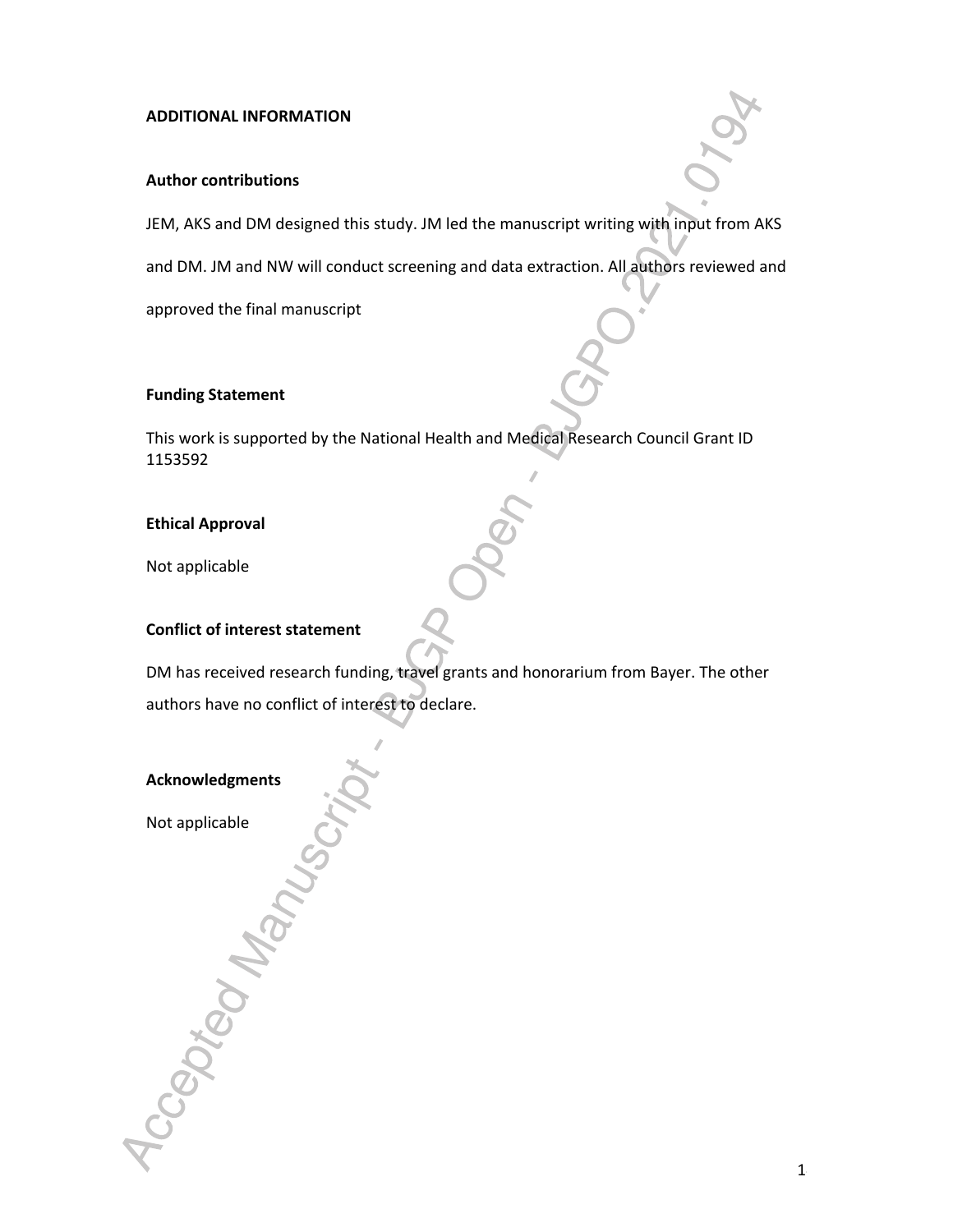# **References**

1. World Health Organization. Declaration of Astana Geneva,2019 [Available from: https://apps.who.int/iris/bitstream/handle/10665/328123/WHO-HIS-SDS-2018.61 eng.pdf?sequence=1&isAllowed=y].

2. Standing Council on Health. National Primary Health Care Strategic Framework. In: Australia DoHCo, editor. Canberra2013.

3. Dubois C-A, Singh D. From staff-mix to skill-mix and beyond: towards a systemic approach to health workforce management. Hum. Resour. Health.. 2009;7(1):87-.

4. Norful A, Martsolf G, de Jacq K et al. Utilization of registered nurses in primary care teams: A systematic review. Int. J. Nurs. Stud. 2017;74:15-23.

5. Pan American Health Organization. Expanding the Roles of Nurses in Primary Health Care Washington D.C: PAHO; 2018 [Available from:

https://iris.paho.org/handle/10665.2/34958.

6. Cassiani SHDB, da Silva FAM. Expanding the role of nurses in primary health care: the case of Brazil. Rev Lat Am Enfermagem. 2019;27:e3245-e.

7. Roblin DW, Howard DH, Junling R et al. An evaluation of the influence of primary care team functioning on the health of medicare beneficiaries. Med Care Res Rev. 2011;68(2):177-201.

8. Wen J, Schulman KA. Can Team-Based Care Improve Patient Satisfaction? A Systematic Review of Randomized Controlled Trials. PLoS ONE. 2014;9(7):1-9.

9. Körner M, Wirtz MA, Bengel J et al. Relationship of organizational culture, teamwork and job satisfaction in interprofessional teams. BMC Health Serv. Res.. 2015;15:243.

10. Mundt MP, Swedlund MP. A human factors systems approach to understanding team-based primary care: a qualitative analysis. Fam Pract. 2016. p. 721-6.

11. Sevean P, Dampier S, Spadoni M et al. Patients and families experiences with video telehealth in rural/remote communities in Northern Canada. J. Clin. Nurs. 2009;18(18):2573-9.

12. Powell RE, Henstenburg JM, Cooper G et al. Patient Perceptions of Telehealth Primary Care Video Visits. Ann. Fam. Med. 2017;15(3):225-9.

13. Cottrell E, McMillan K, Chambers R. A cross-sectional survey and service evaluation of simple telehealth in primary care: what do patients think? BMJ Open. 2012;2(6):e001392.

14. Mazza D. Increasing access to women's sexual and reproductive health services: telehealth is only the start. Med J Aust. 2021;215(8):352-3.

15. Ng BP, Park C. Accessibility of Telehealth Services During the COVID-19 Pandemic: A Cross-Sectional Survey of Medicare Beneficiaries. Prev. Chronic Dis.. 2021;18:E65-E.

16. Kichloo A, Albosta M, Dettloff K et al. Telemedicine, the current COVID-19 pandemic and the future: a narrative review and perspectives moving forward in the USA. Fam Med Community Health. 2020;8(3):e000530.

17. Ekeland AG, Bowes A, Flottorp S. Effectiveness of telemedicine: a systematic review of reviews. Int. J. Med. Inform. 2010;79(11):736-71.

18. UCL. Working for Health Equity: The Role of Health Professionals. London: Institute of Health Equity, Department of Epidemiology & Public Health, University College London; 2013. [Available from: https://www.instituteofhealthequity.org/resources-reports/workingfor-health-equity-the-role-of-health-professionals/working-for-health-equity-the-role-ofhealth-professionals-full-report.pdf] [Accessed 1 February 2022].